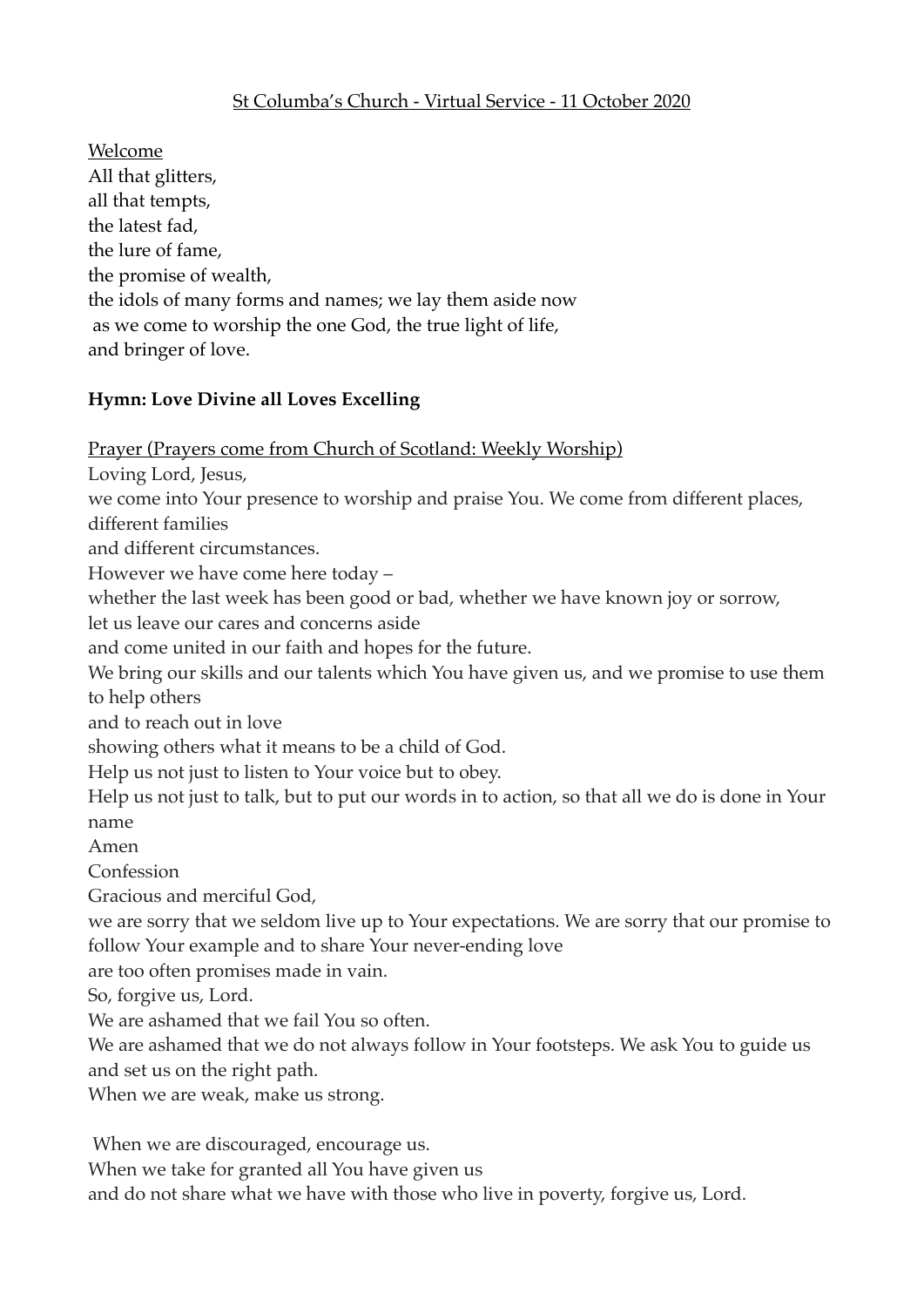Remind us that everything we have comes from You and everything we do is done for the work and the glory of Your kingdom.

And hear us now as we pray: Our Father, who art in heaven, hallowed be thy name; thy kingdom come; thy will be done; on earth as it is in heaven. Give us this day our daily bread. And forgive us our debtors, as we forgive our debtors. And lead us not into temptation; but deliver us from evil. For thine is the kingdom, the power, and the glory for ever and ever. Amen.

Bible readings **Exodus 32: 1 - 14**

# **The Golden Calf**

**32** When the people saw that Moses was so long in coming down from the mountain, they gathered around Aaron and said, "Come, make us gods[a] who will go before us. As for this fellow Moses who brought us up out of Egypt, we don't know what has happened to him."

**2** Aaron answered them, "Take off the gold earrings that your wives, your sons and your daughters are wearing, and bring them to me." **3** So all the people took off their earrings and brought them to Aaron. **4** He took what they handed him and made it into an idol cast in the shape of a calf, fashioning it with a tool. Then they said, "These are your gods, [b] Israel, who brought you up out of Egypt."

**5** When Aaron saw this, he built an altar in front of the calf and announced, "Tomorrow there will be a festival to the Lord." **6** So the next day the people rose early and sacrificed burnt offerings and presented fellowship offerings. Afterward they sat down to eat and drink and got up to indulge in revelry.

**7** Then the Lord said to Moses, "Go down, because your people, whom you brought up out of Egypt, have become corrupt. **8** They have been quick to turn away from what I commanded them and have made themselves an idol cast in the shape of a calf. They have bowed down to it and sacrificed to it and have said, 'These are your gods, Israel, who brought you up out of Egypt.'

**9** "I have seen these people," the Lord said to Moses, "and they are a stiff-necked people. **10** Now leave me alone so that my anger may burn against them and that I may destroy them. Then I will make you into a great nation."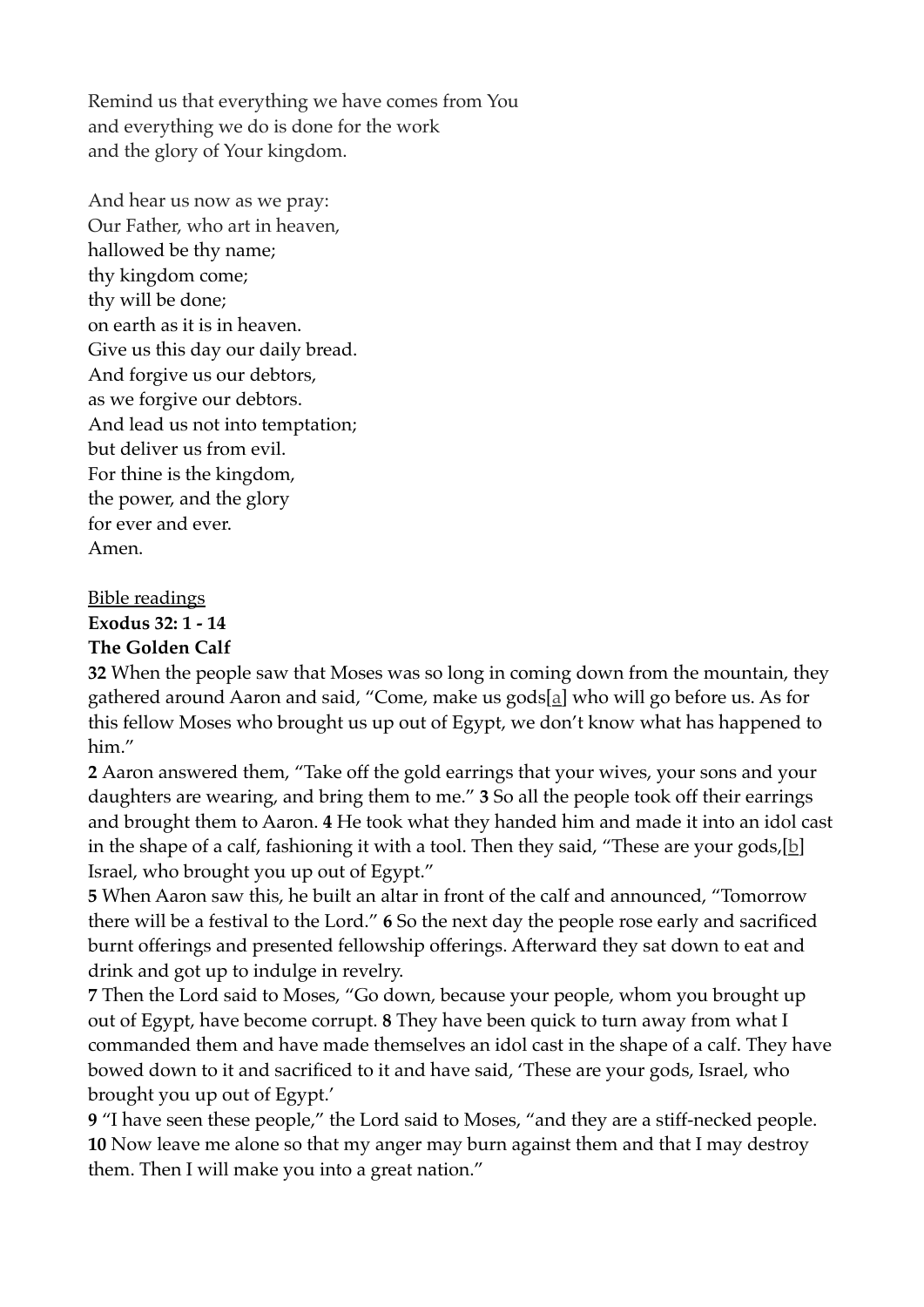**11** But Moses sought the favor of the Lord his God. "Lord," he said, "why should your anger burn against your people, whom you brought out of Egypt with great power and a mighty hand? **12** Why should the Egyptians say, 'It was with evil intent that he brought them out, to kill them in the mountains and to wipe them off the face of the earth'? Turn from your fierce anger; relent and do not bring disaster on your people. **13** Remember your servants Abraham, Isaac and Israel, to whom you swore by your own self: 'I will make your descendants as numerous as the stars in the sky and I will give your descendants all this land I promised them, and it will be their inheritance forever.'" **14** Then the Lord relented and did not bring on his people the disaster he had threatened.

#### **Matthew 22: 1 -14**

#### **The Parable of the Wedding Banquet**

**22** Jesus spoke to them again in parables, saying: **2** "The kingdom of heaven is like a king who prepared a wedding banquet for his son. **3** He sent his servants to those who had been invited to the banquet to tell them to come, but they refused to come.

**4** "Then he sent some more servants and said, 'Tell those who have been invited that I have prepared my dinner: My oxen and fattened cattle have been butchered, and everything is ready. Come to the wedding banquet.'

**5** "But they paid no attention and went off—one to his field, another to his business. **6** The rest seized his servants, mistreated them and killed them. **7** The king was enraged. He sent his army and destroyed those murderers and burned their city.

**8** "Then he said to his servants, 'The wedding banquet is ready, but those I invited did not deserve to come. **9** So go to the street corners and invite to the banquet anyone you find.' **10** So the servants went out into the streets and gathered all the people they could find, the bad as well as the good, and the wedding hall was filled with guests.

**11** "But when the king came in to see the guests, he noticed a man there who was not wearing wedding clothes. **12** He asked, 'How did you get in here without wedding clothes, friend?' The man was speechless.

**13** "Then the king told the attendants, 'Tie him hand and foot, and throw him outside, into the darkness, where there will be weeping and gnashing of teeth.'

**14** "For many are invited, but few are chosen."

## **Hymn: God is so good [\(https://youtu.be/7IIZIPtQuW8\)](https://youtu.be/7IIZIPtQuW8)**

#### Reflection

Matthew Chapter Twenty Two, Verses one to fourteen. The Parable of the Wedding Banquet:

Jesus spoke to them in parables, saying: 'The kingdom of heaven may be compared to a king who gave a wedding banquet for his son. And here is that Parable:

There once lived a king. This king had a lot. I mean a lot. Big houses, Houses for different seasons. Fancy transport. He had a retinue of staff. People to clean and to cook, people to organise And people to protect. And this King was connected. Boy, was he connected. The most important families. He knew the lot.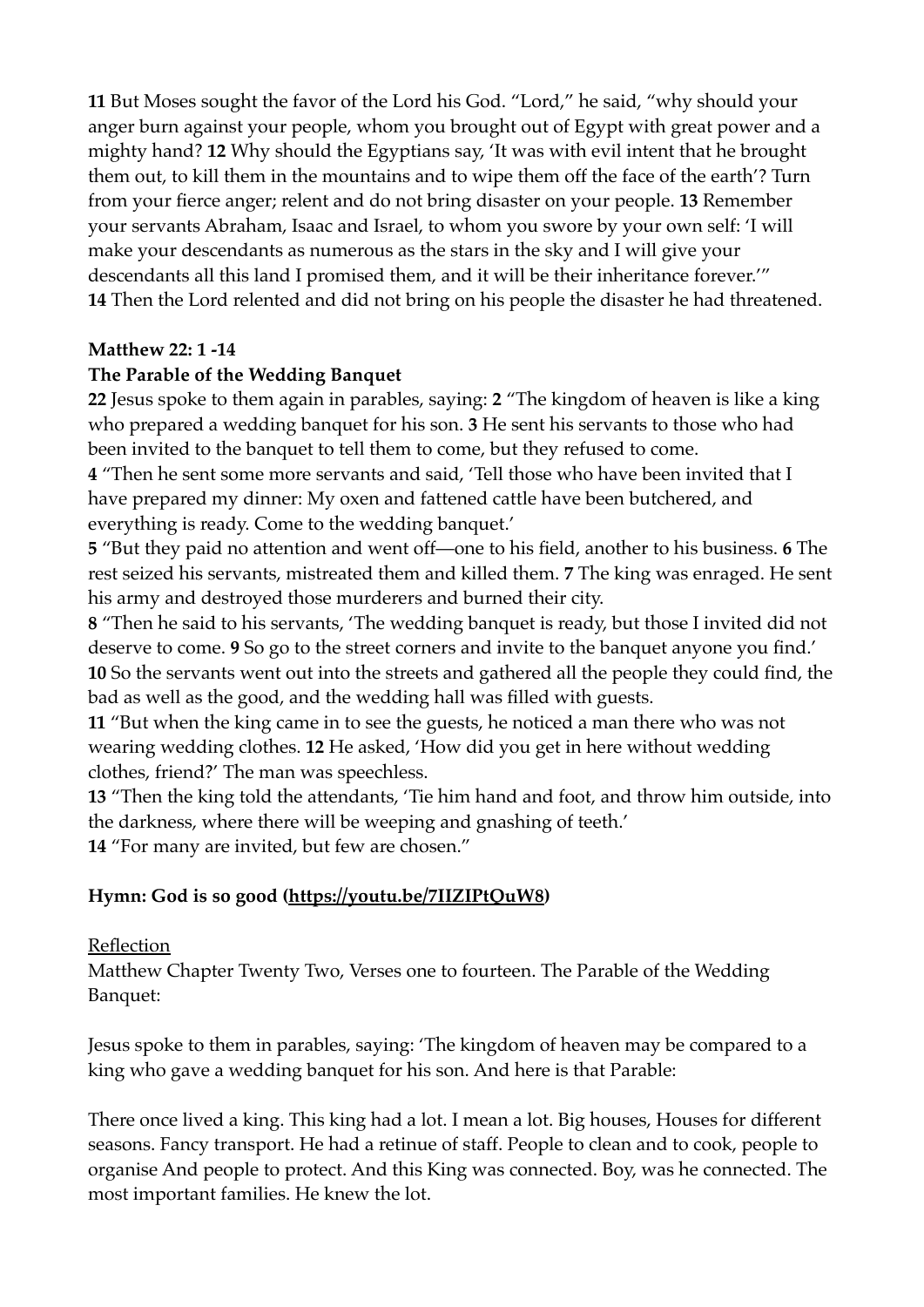And now his son's wedding was coming up. This was going to be perfect. The best wedding ever. Picture it: There would be a huge floor-boarded marquee on the main lawn south-facing.There was a natural amphitheatre near the orchard which would be perfect for the ceremony. Later on, into the drawing room for dinner. Carriages at eleven, And I do mean carriages.

And so he ordered his staff to send out the invites. The best-looking invites you had seen. hand-cut envelopes, Scented invites, Tassels. The thick two-ply RSVP cards inside were shaped like the King's distinctive palace, Giving a tantalizing feel for the what was to come for all those had been called.

And many were called. It would be the most influential, exclusive Hello magazine gathering of people ever. Titans of industry, Media stars, Church of Scotland ministers, leading Politicians. The lot. What a high-profile gathering.

The King was excited waiting for the RSVP cards to return. Perhaps some people would reply the same day, But nothing came. Next day for sure, But nothing. Nothing the next day either. In fact, no one replied to say they were coming. Not a single reply.

What a moment for the King. He knew many people, of course he did he was the ruler, but friends? Well now he was finding out. Well he did not have friends of common interests. Equal interests, constancy, carefulness, candour and counsel. Not friends like that.

This really hurt. I have done so much with and for these people but when the chance comes to show that they are friends. They do not come.

But would the King learn? No. He still focused on the most influential people to come. He got his staff again to contact the people but, poor King,This time he did not emphasise the friendships but simply what he could offer. "Tell those who have been invited: Look, I have prepared my dinner, my oxen and my fat calves have been slaughtered, and everything is ready; come to the wedding banquet."

But the people invited made light of it and went away, one to their farm, another to their business. But it was even worse than that, while the rest mistreated the staff, maltreated them.

The King was shaken, Ok, they are not my friends, But I don't even command respect

Do they know who I am? And he shows them what he can do. Again the King had a chance to change but no. He gives in to his anger and sets out to destroy those he actually wanted to be his friends. Again, the King has a chance to learn but no. What a sad world. People need help seeing what really matter.

Then he said to his staff, "The wedding is ready, but those invited were not worthy.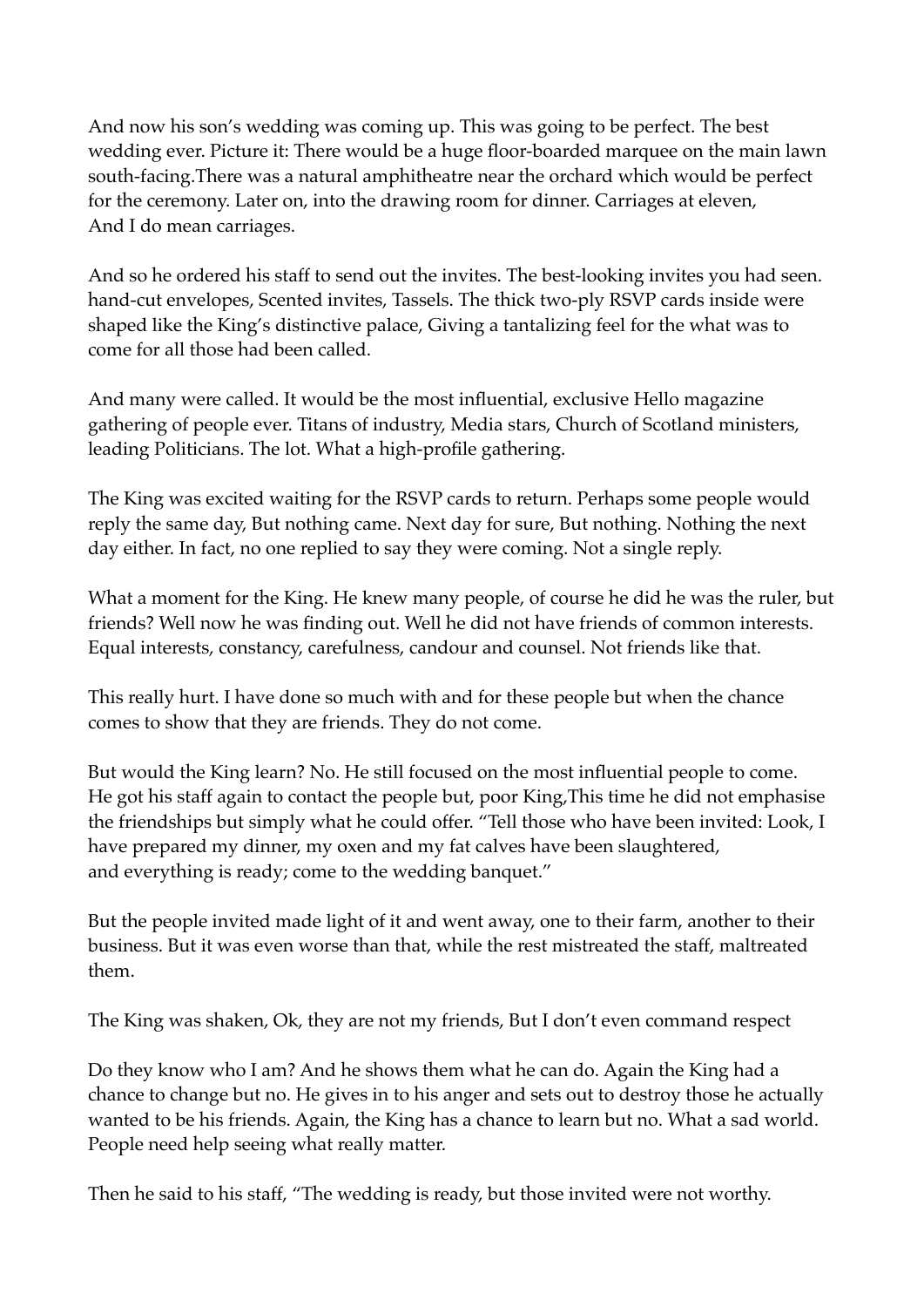Go therefore into the streets, and invite anyone you find to the wedding banquet." Anyone? Anyone, says the King bereft of people who even like him.

Employees went out into the streets and gathered all whom they found, both good and bad; so the wedding hall is filled with guests. They had not been given a choice but had to come.

But would the King learn? No. 'For when the king came in to see the guests, he noticed a man there who was not wearing decent wedding clothes, and he said to him, "Friend, how did you get in here dressed like that?" And the man was speechless. Then the king said to the attendants, "Bind him hand and foot, and throw him into the outer darkness, where there will be weeping and gnashing of teeth." For many are called, but few are chosen.'

Matthew 22 Verses 14 - 22. The Parable of the Wedding Feast. 2,000 years ago, God sent his Son Jesus Christ to bring people into the Kingdom of Heaven. God sent his Son for the powerful, Those who thought that they had the lot. God sent his son for those who think they have what they need but are still not happy. God sent his Son for the friendless, The forgotten, The angry, The violent, The good, The bad. He came for us all.

He stood up to the ways of the world. The one who could turn water into wedding wine. He made his home amongst the forgotten.

We did not learn, But on behalf of all of us he was thrown into the outer darkness where there was weeping and gnashing of teeth. But he did that for all us.

He did all that so that we could be called. Called back to what really matters. It's called the Kingdom of God. And many are called, few are chosen. Amen.

## **Hymn: Turn your eyes upon Jesus (<https://youtu.be/j5qc0EcNgqw>)**

Prayer for Others Holy God, who gave Your Law to Moses, and who personified Your Law of Love in Jesus your Son, as Jesus reached out to those on the margins, so now in our prayers we do likewise: We pray for all who have little love in their lives – those who are lonely and afraid, those who are addicted and trapped, those who grieve and mourn, those whose relationships have shattered into a thousand shards; God of love, help us to hold them close. We pray for those who love the wrong things – those for whom money or possessions are "god"